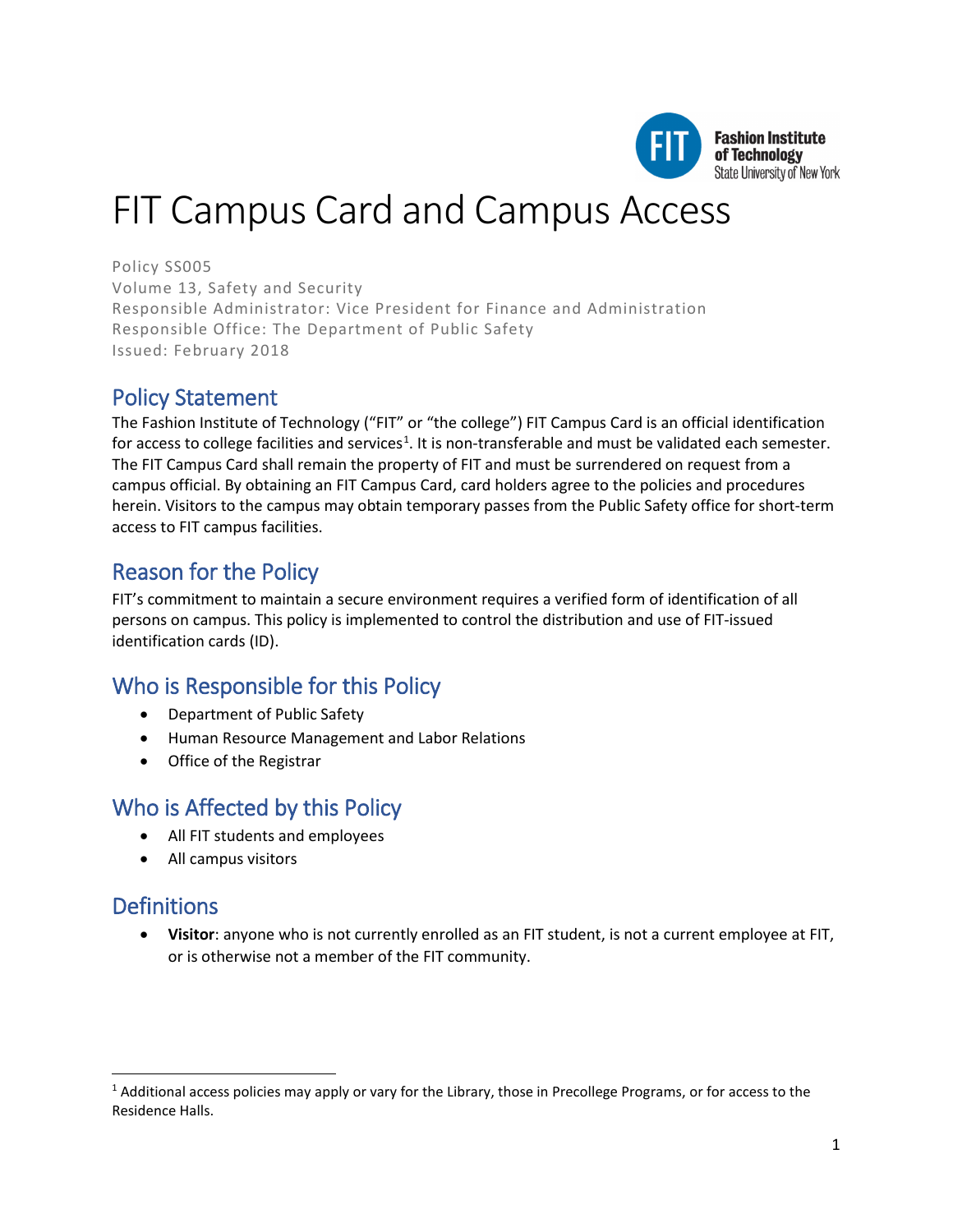# **Principles**

#### • **FIT Campus Card Use**

The FIT Campus Card is the holder's official campus multi-use card. FIT issues several categories of ID campus cards to identify members of its community, including but not limited to, students, employees, and contractors. Only one FIT Campus Card may be issued per person, even for individuals who may hold dual-status, such as employee/student. Visitors and students from other SUNY programs with proper ID will be issued temporary passes. The FIT Campus Card must contain a clear picture, name, and title and/or role of the cardholder<sup>[2](#page-1-0)</sup>.

The FIT Campus Card may be used for:

- o **Access**: At all times, an FIT Campus Card must be presented to Public Safety personnel to enter campus facilities and events, as well as some academic and administrative offices, FIT residence halls, after-hours labs and classrooms, and other restricted areas.
- o **Campus Services**: An FIT Campus Card can be used as a declining balance card to purchase campus services, such as Print/FX and dining services.

#### • **Requirements for ID Photograph**

Photo identification cards are essential for entry to the various buildings comprising the campus. The key requirement of the FIT Card image is that the photo clearly identifies the cardholder. The college requires that any member of the community who wears something that substantially conceals the face be required to remove it before having a photo taken for an official campus identification card.

#### • **Fees**

The first card is free of charge. A replacement fee is charged if the card is lost or stolen or if a new photo is requested. There is no fee if a card must be replaced because the magnetic stripe malfunctions, as long as the card has not been damaged or misused.

#### • **Validation Stickers**

The applicable validation sticker and/or date must be affixed to the FIT Campus Card.

#### • **Child Protection and Mandatory Reporting of Abuse Policy**

In accordance with FIT'[s Child Protection and Mandatory Reporting of Abuse Policy,](https://www.fitnyc.edu/policies/college/child-protection-abuse.php) programs and events involving children carry additional ID requirements. See Child Protection and Mandatory Reporting of Abuse Policy for further information.

#### • **Visitors**

Temporary access passes good from one day to six months are issued for visitors, students from other SUNY schools, and those unable to produce their FIT Campus Card.

Visitors must have a legitimate reason for being on campus (including but not limited to: attending a public event at the college, as an invited guest of an employee or for a meeting, or a prospective student visiting the Office of Admissions).

In order to be allowed into the FIT campus facilities as a visitor, acceptable ID must be shown.

<span id="page-1-0"></span><sup>&</sup>lt;sup>2</sup> Employee cards state the employee's title, and student cards designate "student" as the title.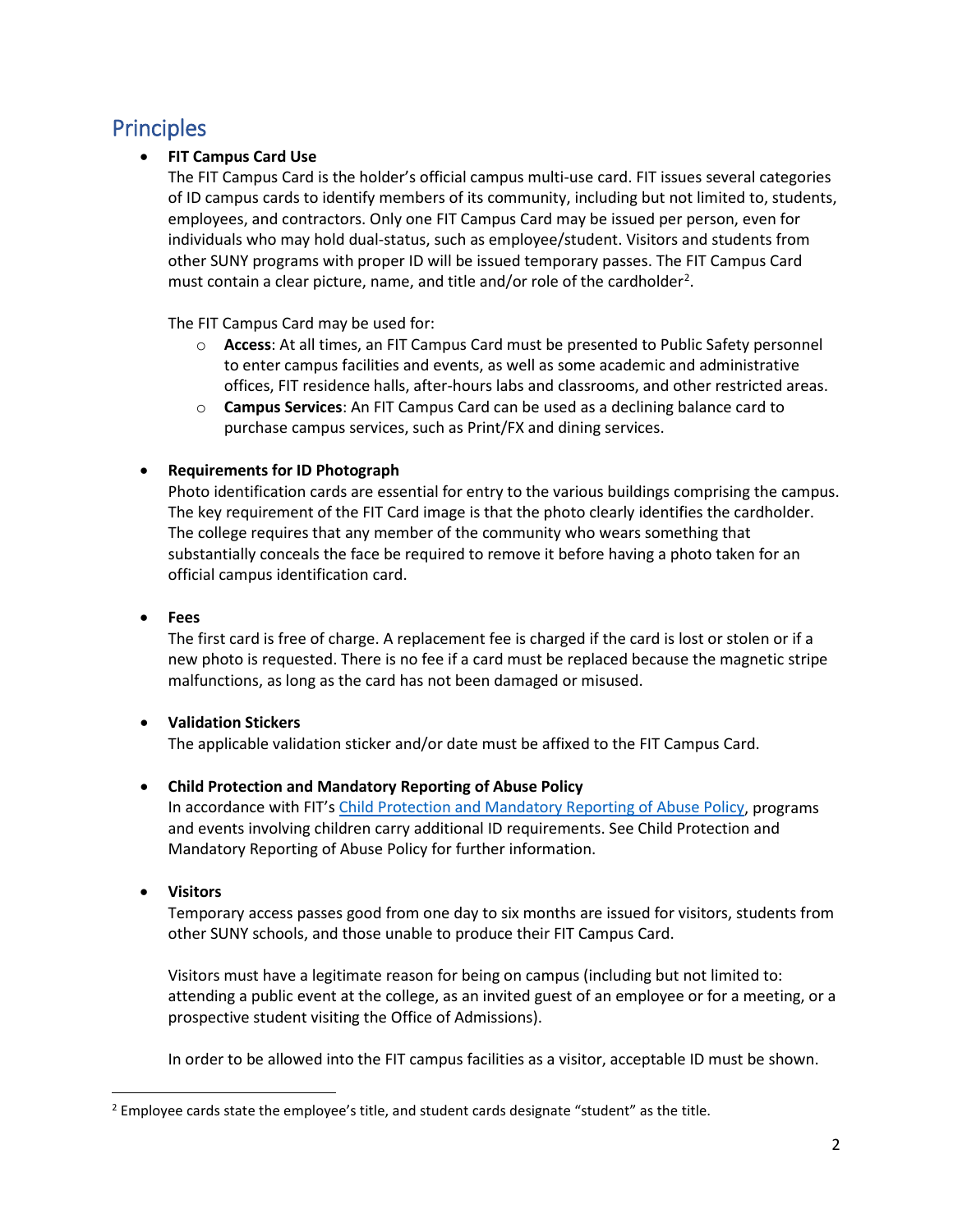The following are acceptable forms of identification:

- o Current driver's license or other government-issued photo identification card
- o Current passport
- o Current military ID
- $\circ$  college and high school students may use student photo ID if the card has a date sticker or other validation

o

The following are not acceptable ID:

- o Copies of acceptable ID
- o Expired versions of any ID
- o Credit or debit cards
- o Work ID, unless government issued
- o Business cards

### Responsibilities

N/A

### Procedures

• **How to Obtain an FIT Campus Card**

Once an FIT ID number is issued for identification, the number will be electronically uploaded into the FIT Campus Card system along with other associated demographic information.

- o **For students**: provide proof of registration before a photo will be taken and a card issued either at orientation or by going to the FIT Photo ID office, room D-442.
- o **For employees and all others needing an FIT Campus Card**: go directly to the FIT Photo ID office, room D-442
- **FIT Campus Card Management**

Students and employees may go online t[o https://fit-](https://fit-sp.blackboard.com/eAccounts/AnonymousHome.aspx)

[sp.blackboard.com/eAccounts/AnonymousHome.aspxo](https://fit-sp.blackboard.com/eAccounts/AnonymousHome.aspx)r go to their MyFIT accounts to add money to their FIT Campus Card accounts, check on Campus Card activity and balances, report a lost or stolen Campus Card, or place a hold on account activity. A tutorial on managing a Campus Card account is available at [https://it.fitnyc.edu/2014/08/13/how-to-add-money-to-your](https://it.fitnyc.edu/2014/08/13/how-to-add-money-to-your-campus-card-online/)[campus-card-online/](https://it.fitnyc.edu/2014/08/13/how-to-add-money-to-your-campus-card-online/) (See "Related Documents" for more information).

#### • **Lost, Stolen, or Damaged FIT Campus Cards**

An FIT Campus Card should be protected the same way a credit or debit card would be protected.

A lost, stolen, or damaged FIT Campus Card may be reported in person or by phone to the Public Safety office. Immediate notification of a lost or stolen card will protect accounts and campusaccess privileges. The computer codes that control the account and access stripe will be deactivated as soon as the card is reported lost or stolen or when a card user has been issued a replacement card, ensuring that no one will be able to use the account or access privileges. All remaining declining balances on the FIT Campus Card will transfer over to the new ID card.